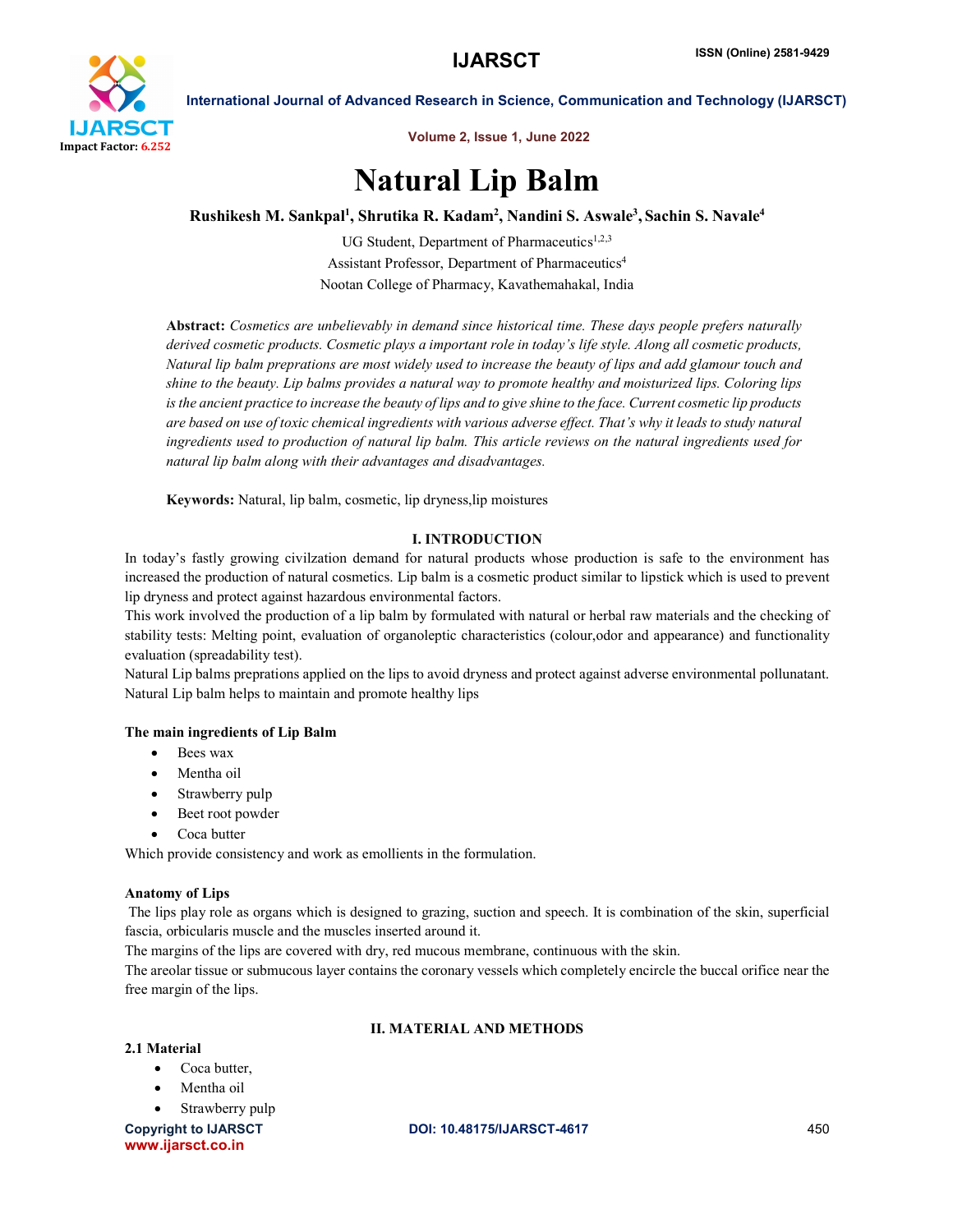

#### Volume 2, Issue 1, June 2022

- Beet root powder
- Bees wax

Ingredients, Function in formulation Cocoa butter:

Ingredients: (Theobroma cocoa) Function: Healing property, Hydrating, reduces melting point Mentha oil: ( peperment oil )

Ingredient: (menthol) Function: Preservative, perfumery Strawberry pulp: ( Queen of Berry )

Ingredient: (Vitamin C, Glucose) Function: Flavouring agent Beet Root Powder: ( Red Garden Beet )

Ingredient: ( Betaxanthin, Saponin ) Function: colouring agent, food additive Bees Wax: ( Candle Wax )

Ingredient: Oleic acid, Function: Used as Base for oil prepration, Emmolient Vitamin E: ( Tocopherol ) Function: Antioxidant, Stabilizers.

# Preparation of Natural Lip Balm

- The raw materials were weighed on a balance accurate.
- The preparation technique involved heating the solid raw materials in under observation with an using waterbath until complete melting and homogenous mixture is formed at a maximum temperature .

# Evaluation Tests of Natural Lip Balm

#### Preliminary stability Test:

The formulation was evaluated on Preliminary Stability Tests which included Physical characteristics (color, odour and appearance) and spreadability test . As this formulation results in no Physical or spreadability changes, it was submitted to Normal Stability test .

#### Normal Stability Study

A quantity of 25 g of the formulation was prepared for the Normal Stability Test, in which the Physical characteristics (color, odour, appearance), spreadability and melting point were evaluated for 5 days under the conditions of Room Temperature, Oven and Refrigerator .The samples were well stored.

# Melting Point

To check the melting point, the material was made melted to fill capillaries. The temperature at which melting of the lip balm sample was observed was considered the melting point (Gouvea, 1993).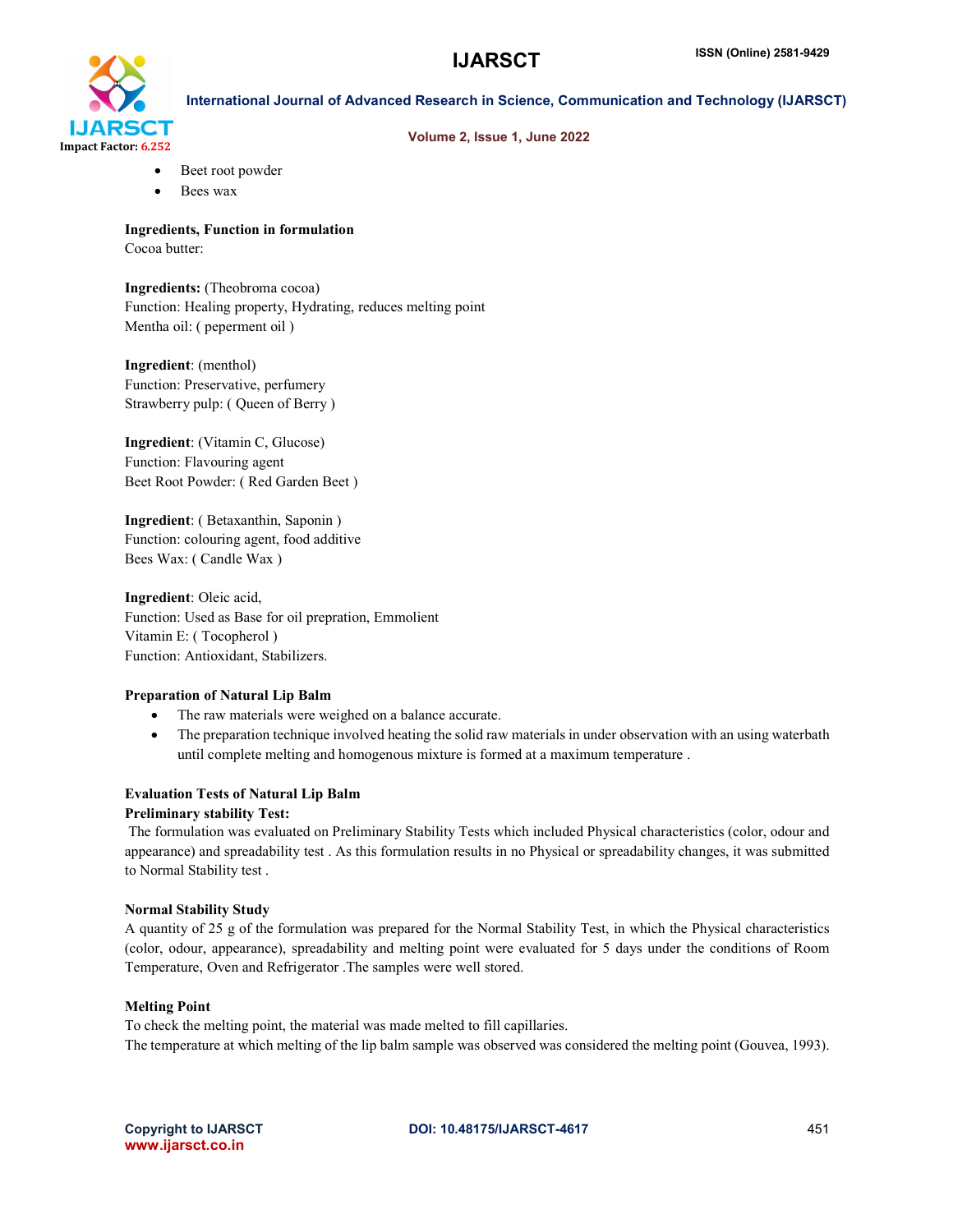

### Volume 2, Issue 1, June 2022

# Organoleptic Characteristics

- Color,
- Appearance were characterized visually with a magnifying glass of 10xmagnification,
- Odour was compared by the evaluator [ olfactometer ].

#### Test of Spreadability

The test of spreadability involved of applying the product (at room temperature ) repeatedly onto a glass slide to visually observe the uniformity in the formation of the protective layer and whet.

### Application of Natural Lip Balm:

- Natural Lip balms are products applied onto the lips to avoid dryiness and protect against adverse environmental factors.
- Numerous lip balms of chemical origin are currently available in the market from companies like The body shop, Nivea, Himalaya, Blistex, Babylip etc.
- Natural Lip balm being a product intended for use by both men and women.
- To produce lip balms, it is necessary to balance the concentration of the main ingredients including butters, oils and waxes and other excipients .
- Lip balms are often eaten away by the user and hence it is imperative that health regulators have a microscopic lookat the ingredients that go in to the lip balm.

### Advantages of Natural Lip Balm

- Natural Lip balms helps to care the natural health and beauty of the lips.
- The Natural lip balm can use both men and women can use them.
- Natural Lip balm products help to protect lips affected by cold sores, chapping and dryness
- The use of natural lip balm cosmetic to treat the appearance of the face and condition of the skin.

#### Disadvantages of Natural Lip Balm

- Lip balms made of low quality ingredients can harm the lips seriously.
- Lip balm addiction.
- Compared to commercially-prepared lip balms, homemade lip balms tend to stay on the lips for a shorter duration of time.
- Natural oils have other disadvantages such as greasier and less spreadability.
- Common Ingredients used in Natural Lip Balm

#### Composition of Natural Lip Balm

| <b>INGREDIENTS</b>      | <b>QUANTITY</b> | <b>USES</b>                         |
|-------------------------|-----------------|-------------------------------------|
| <b>Beeswax</b>          | $5\%$           | Used as Base                        |
| Mentha oil              | $2\%$           | Preservative                        |
| Strawberry pulp         | $15\%$          | <b>Flavouring Agent</b>             |
| <b>Beet Root Powder</b> | $5\%$           | Lighten up the darker lips          |
| Coca Butter             | $0.08 \%$       | <b>Healing Property</b>             |
| Vitamin E               | $5\%$           | Antioxidant, maintain the stability |